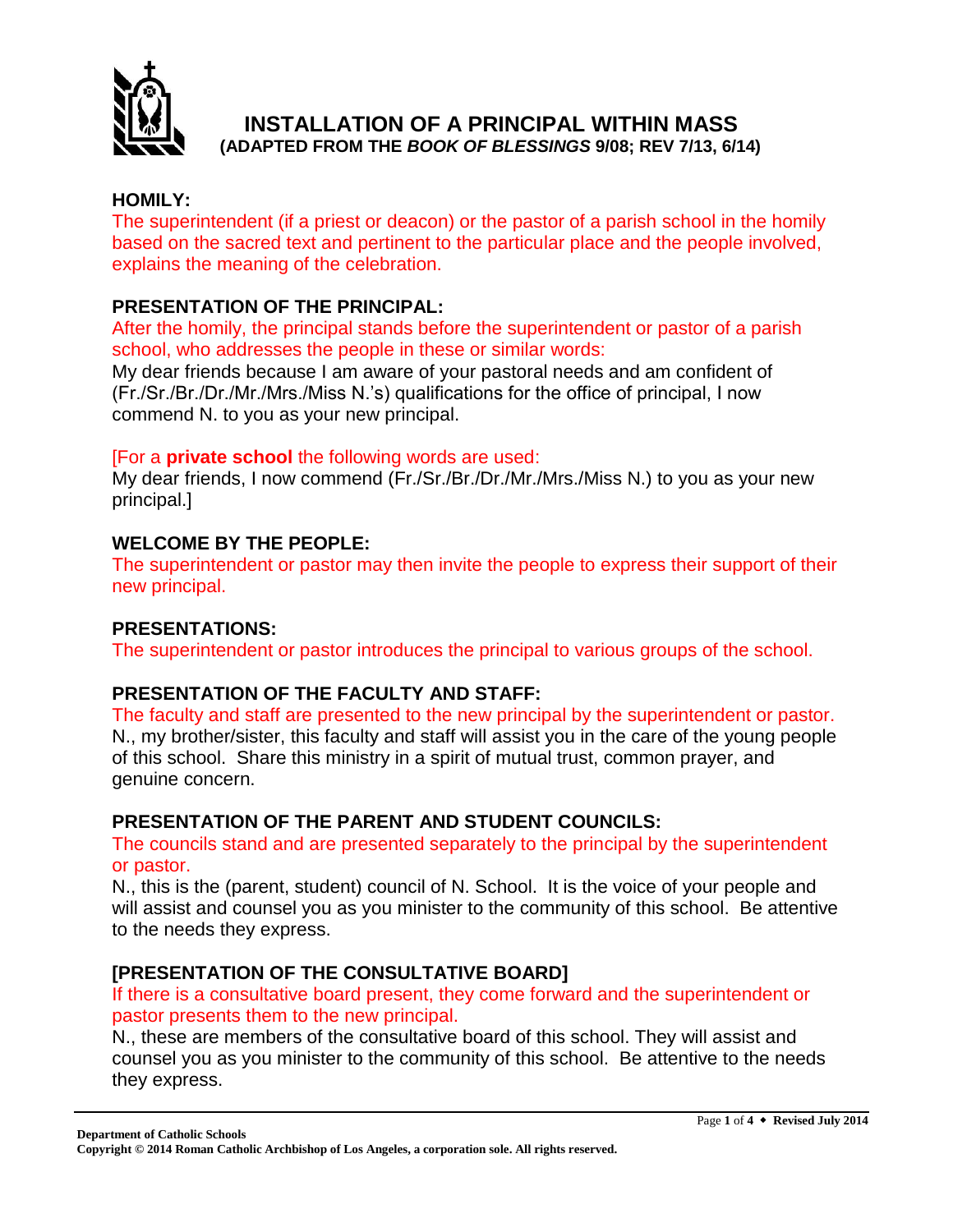

### **PROFESSION OF FAITH AND OATH**

Next the superintendent or pastor addresses the new principal, who stands facing him: Remember, my brother/sister N., always be a wise teacher of your people, so that you may lead them to Christ who will strengthen all that you do. As a teacher of that faith, I ask you now to profess your faith.

The principal then faces the people.

**I believe in one God, the Father almighty, maker of heaven and earth, of all things visible and invisible.**

**I believe in one Lord Jesus Christ, the Only Begotten Son of God, born of the Father before all ages. God from God, Light from Light, true God from true God, begotten, not made, consubstantial with the Father; through him all things were made. For us men and for our salvation he came down from heaven,**

At the words that follow, up to and including *and became man*, all bow.

**and by the Holy Spirit was incarnate of the Virgin Mary, and became man. For our sake he was crucified under Pontius Pilate, he suffered death and was buried, and rose again on the third day in accordance with the Scriptures. He ascended into heaven and is seated at the right hand of the Father. He will come again in glory to judge the living and the dead and his kingdom will have no end.**

**I believe in the Holy Spirit, the Lord, the giver of life, who proceeds from the Father and the Son, who with the Father and the Son is adored and glorified, who has spoken through the prophets.**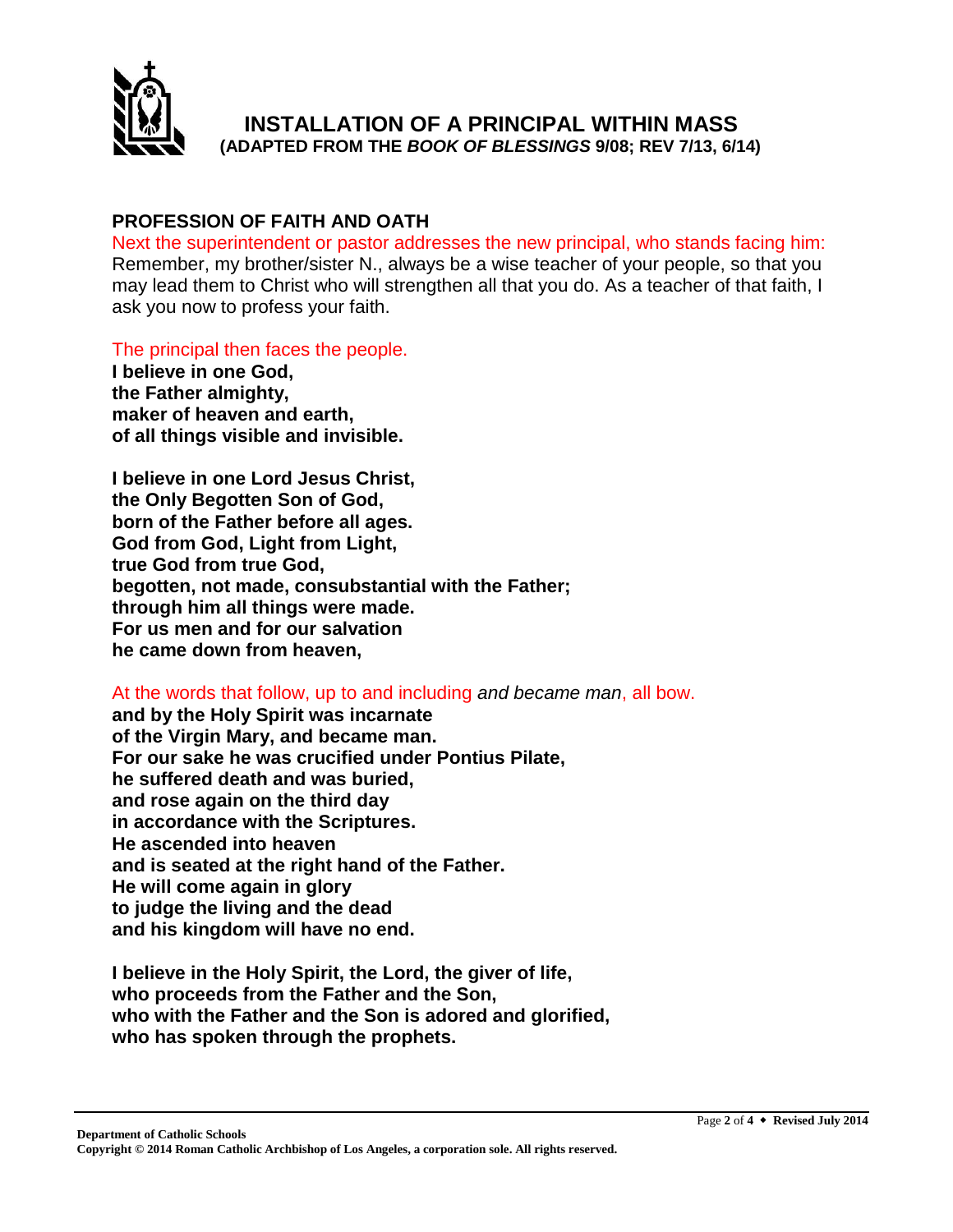

**I believe in one, holy, catholic and apostolic Church. I confess one Baptism for the forgiveness of sins and I look forward to the resurrection of the dead and the life of the world to come. Amen.**

At the conclusion of the profession of faith, the principal faces the superintendent or pastor and recites the following oath:

**With firm faith I also believe everything contained in God's Word, written or handed down in tradition and proposed by the Church, whether in solemn judgment or in ordinary and universal magisterium, as divinely revealed and calling for faith.**

**I also firmly accept and hold each and every thing that is proposed by the Church definitively regarding teaching on faith and morals.**

**Moreover, I adhere with religious submission of will and intellect to the teachings which either the Roman Pontiff or the college of bishops enunciates when they exercise the authentic magisterium even if they proclaim those teachings in an act that is not definitive.**

# **GENERAL INTERCESSIONS:**

#### **Main celebrant:**

Let us now pray for the Church and its leaders, especially the new principal of this school, and for the needs of all people. Our response is: **Lord, hear our prayer.**

#### **Reader(s):**

For Francis, our pope, for Jose, our archbishop, and all the other bishops of the Church, that they may lead us to a more faithful living of the gospel, we pray to the Lord. R.

For N., our new principal, that he/she may always show us leadership, love and compassion, we pray to the Lord. R.

For all who contribute their time and talent to this school, that their service to the Church may help us to know the message of Christ, we pray to the Lord. R.

For peace and justice in the world and for the conversion of those who have hardened their hearts to the needs of their brothers and sisters, we pray to the Lord. R.